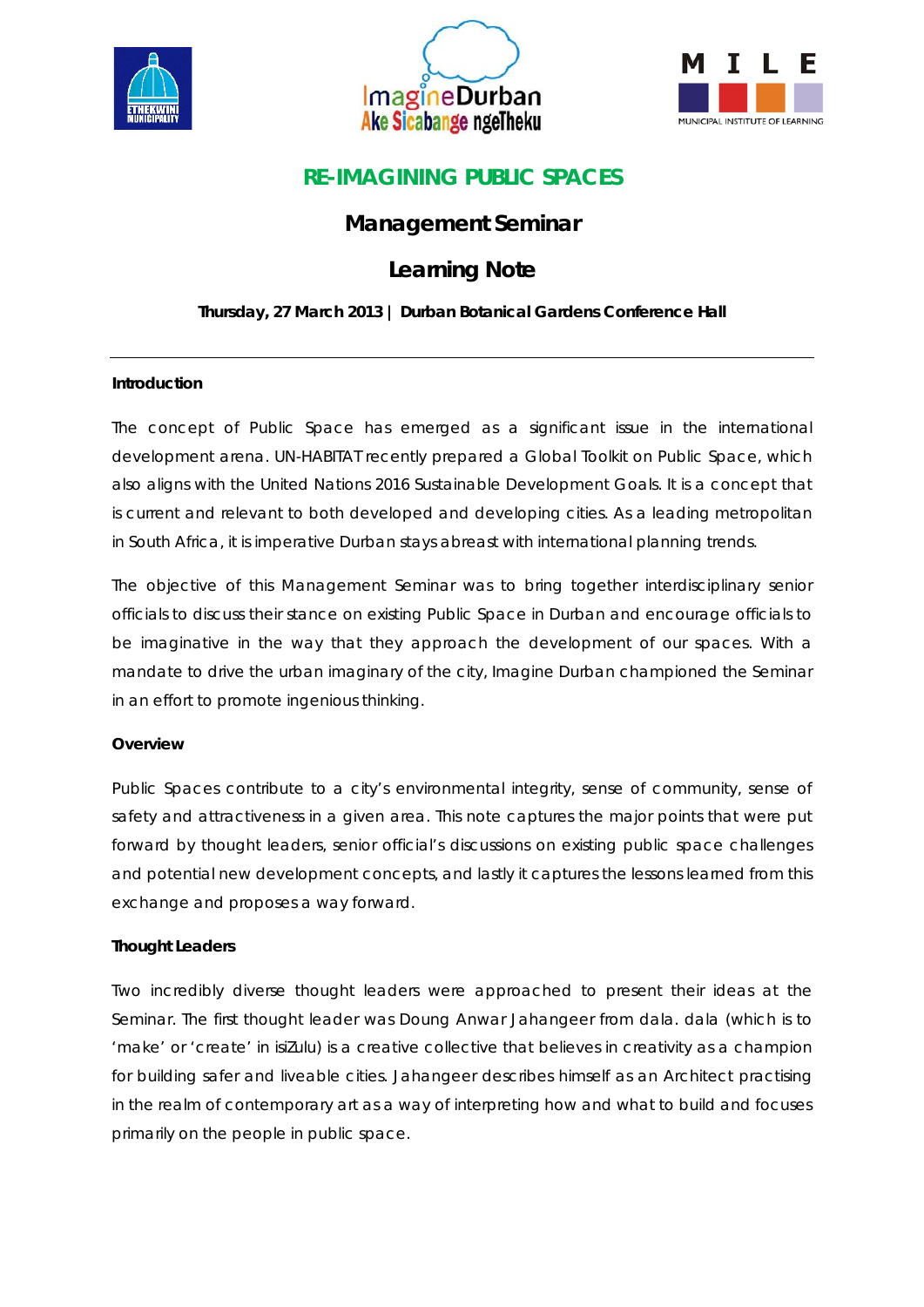





The second thought leader to present was Erky Wood from GAPP Architects and Urban Designers. GAPP aims to create a built environment which stands as a legacy for the present and future generations. Wood's professional stance in developing public space is to use the public environment as a generator for the urban prospect and focuses on solid urban design principles and re-thinking public spaces by putting people first.

### **Key Points from Doung Anwar Jahangeer's Presentation**

Jahangeer centred his discussion on emotion, dreams and imagination rather than rationality. He urged the participants to start thinking about Public Spaces within the context of 'our culture' and 'our struggles': South African Public Space is a reflection of a common struggle experienced broadly by the Global South and the struggle of the global north is different to that of the global south therefore wehave to think within the context of our unique history.

Vibrant and unafraid of controversy, Jahangeer suggested that 'freedom has failed us' because pursued a development concept that was completely unknown. He believes that we need to personalise our public spaces to fully experience freedom. South Africa has essentially gone into democracy with a quantitative approach to development (number of houses, schools, hospitals delivered), instead of a qualitative approach to development.

The most notable and key point made by Jahangeer is that Durban is a 'special city'. While both Cape Town and Johannesburg have cemented their identities within South Africa, Durban is an ambiguous city, a blurred space and known commonly as the third city in the country. The 'in-between space' is also a space of 'magic', said Jahangeer. This means that we can start to create MEANING in our city. Durban could become an EXPERIMENTAL CITY.

In developing public spaces, Jahangeer proposed that we should not push out people from spaces they have claimed post 1994 and our intention as a city should be to promote community and gathering. Officials must always remember that "it's not the buildings or infrastructure that make a city, but the people and the culture". People in space make place; it is all about people. Experimentation cannot be institutionalised, and, as there are too many legislative barriers, we must therefore look at policy that would allow for flexibility.

#### **Participants' Feedback**

Jonathan Edkins (Deputy Head, Architecture, eThekwini Municipality) provided input on the Pedestrianisation Programme that the City is presently looking at. This programme falls within the framework of Durban's Public Space. It looks at enhancing the City's pedestrian routes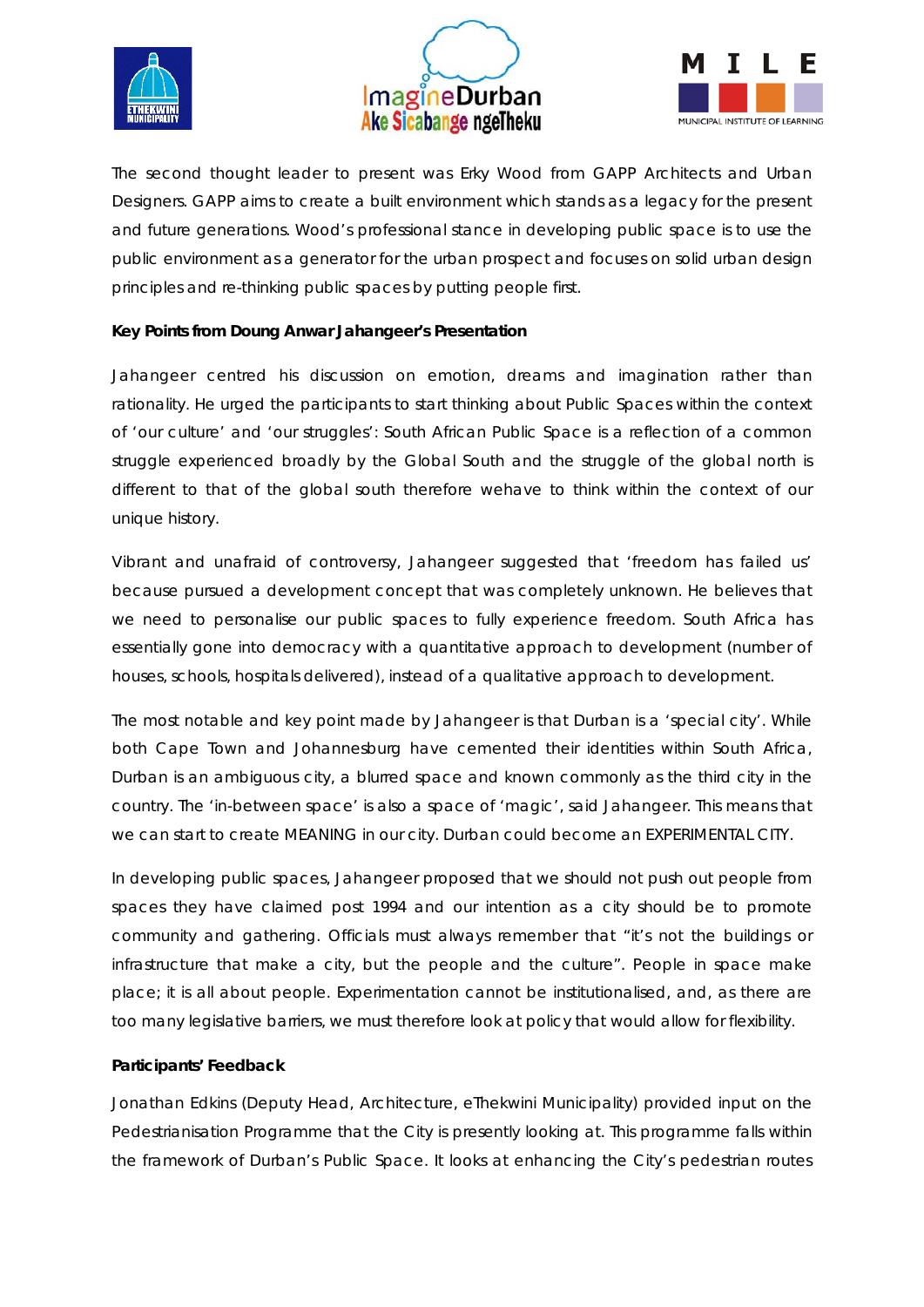





and includes concepts that are partly influenced by the Durban's direct environment but also reminiscent of what we see in other places.

Edkins stated that eThekwini Municipality would like to ensure that our spaces are collaborative by building trust with our citizens. This was said in the context that some of the Inner City Management Programmes are already facing barriers of misunderstanding and social concern regarding how people will be treated in the inner city. The goal is to ultimately create a clean, healthy, safe and robust environment for everyone utilising the Inner City and the dala approach to establishing relationships with people who, justifiably, have suspicion, will help us get on track with our programmes.

Hoosen Moolla (Project Manager, iTrump, eThekwini Municipality) requested that Jahangeer touch on the argument he made at the Urban Future Seminar.

In response to the feedback from participants, Doung Jahangeer (Thought Leader, dala), suggested that "safety should not be a top-down approach, we need to give people agency to be proud of who they are and what they do in a space". In relation to the Urban Future Seminar, he said that it is difficult to find out who the creatives are in a community and the reality is for poor people to first be creative THEN find shelter.

### **Key Points from Erky Wood's Presentation**

Wood's discussion centred mostly on the technical elements required to create a public space that will have a positive impact on the environment. He is interested in the public environment being a generator of an urban prospect and noted that much of our economy is driven by public enjoyment of open spaces.

In developing Public Spaces, Wood looks at sticking to the following physical attributes: walls or buildings that surround a space, natural elements (trees, grass, vegetation), distinctive paving and bollards to direct cars and act as a safety mechanism. He highlighted green spaces, specifically tree lined lanes are a very powerful mechanism to create a public space and said that our spaces must be safe for all age and culture demographics.

As practitioners, we must figure out how to make our public spaces as multifunctional as possible. Similar to Jahangeer's arguments, Wood recommended traders should not be displaced or redirected from their existing spaces. He said that one can't make economy or community happen – you can only enable it to a certain extent; there is a stimulus-response thought process in a design process.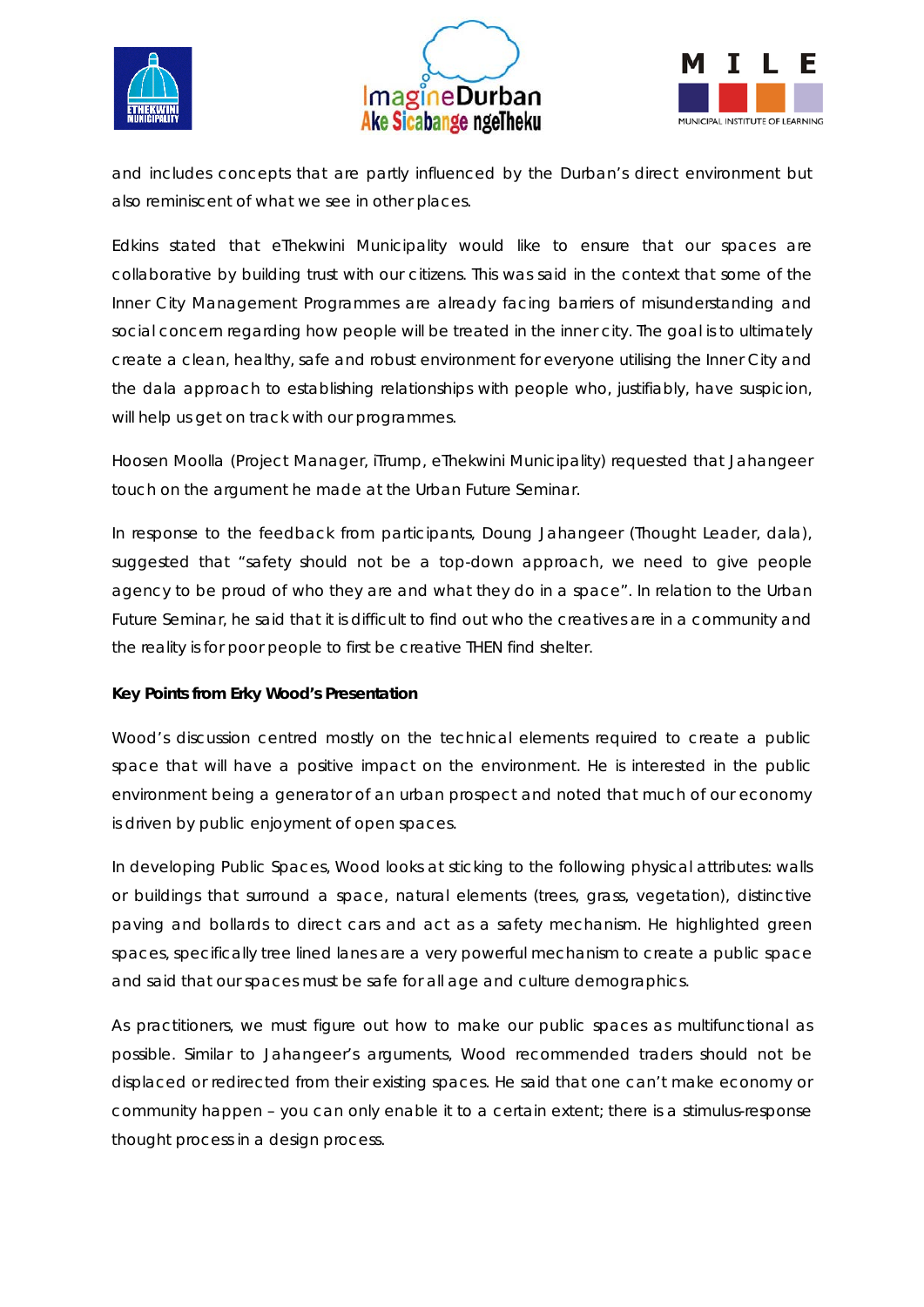





*"In optimising nothing, you optimise everything"* is a philosophy that is applied by Wood. Essentially, optimising anything means that something else will be compromised and what you will always compromise is urbanism and the local economy that goes with urbanism.

#### **Participants' Feedback**

Jonathan Edkins (Deputy Head, Architecture, eThekwini Municipality) highlighted that the element of time is not something we always take into account: the plans we make now will only be realised in future generations. The sustainability and opportunity that is created now is essential and needs to be understood in its context of time. Many spaces that are contested are expected to evolve into something different in the future.

Roshini Bob (Project Executive, Parks and Recreation, eThekwini Municipality) made reference to the Cape Flats multipurpose social service model being designed by GAPP. Bob gave details on a similar approach being adopted by eThekwini in implementing multipurpose uses for social service environments. She was particularly interested in how social ills could be curbed using this model.

Puven Akkiah (Integrated Development Planning Manager, eThekwini Municipality) said that Public Space is about inclusivity, not exclusivity. Umhlanga is perceived to be an exclusive space and questioned how do we break that mindset?

Erky Wood (Thought Leader, GAPP Architects and Urban Designers) indicated that it would be difficult to curb social ills in one particular area when they affect cities on a larger scale. He suggested that a development (clinic for instance) has to achieve its objective but one must look at what other objectives it can achieve over and above that. In relation to Umhlanga, he remarked that it is a very new development and it is hoped that the area takes on the shape of the people that inhabit the area in years to come.

#### **Facilitated Discussion Session**

Key Question: What would it take for eThekwini Municipality to create vibrant people-centred public spaces?

The participants were seated in groups of  $6 - 8$  and given three subsidiary questions to look at. The questions and participants' responses are captured below:

### **1. Do we understand our users of public space?**

The users of our spaces are not always defined. There are often a range of people utilising our public spaces.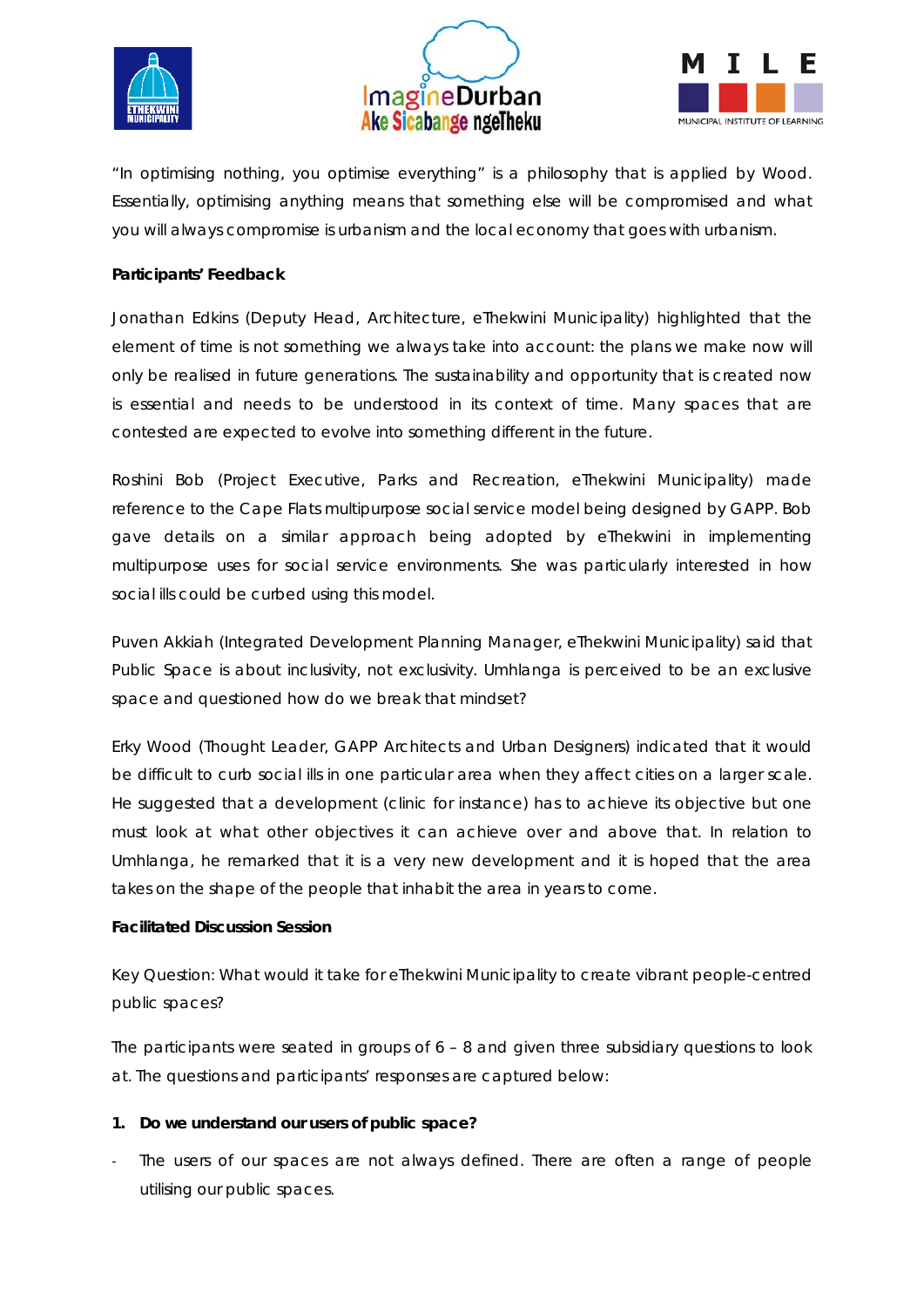





- We must conduct research on who our users are and understand the needs of the people.
- Public Spaces for many could simply be the space beneath a tree. We tend to think in formal terms, i.e. creating a Park and to come up with grand ideas because we have the means to do it and the public will have to passively accept and be recipients of what we've provided.
- Change is not always accepted by everyone in the city. Major reactions to change are usually received by about 25% of the population.
- We need to understand what the use of space means in terms of the economies of people.

## **2. Do we have a clear VISION for how we see public space?**

- We must define, 'what is public space and where?' Is it our natural assets, (flora, fauna and beaches)? Who is responsible for the maintenance and operation of these spaces?
- We do not have a clear vision. We must stand by a definition that is clear to everyone.
- The vision should include pedestrianisation and the contribution to the health and wellbeing of our citizens (i.e. Bulwer Park).
- We must talk about US as an organisation and the people. We do not have a common vision. We cannot have a vision if we don't understand the people who are the users of the space.
- Economic activity within public spaces is prohibited. We need to look at policy development to facilitate the inclusion of the private sector in some of our spaces.

## **3. Do we have a single champion / driver to ensure the creation of vibrant public space?**

- eThekwini Municipality does not have a driver specifically for public space. We lack coordination and alignment of our departments. A driver could assist in bringing in the relevant departments.
- This responsibility should be a cross cutting initiative. The driver of the initiative should be the City Manager, who understands the importance of Public Spaces.
- What type of activation method could we use for implementing a public space project?
- Once public spaces are implemented, we must work on a vigorous awareness campaign.

### **Final response from Doung Anwar Jahangeer (Thought Leader, dala)**

*"We need to look at shifting our mind set to being a city that leads rather than a city that*  follows. We need to be critical of our own practice and know who the users are. Ask the